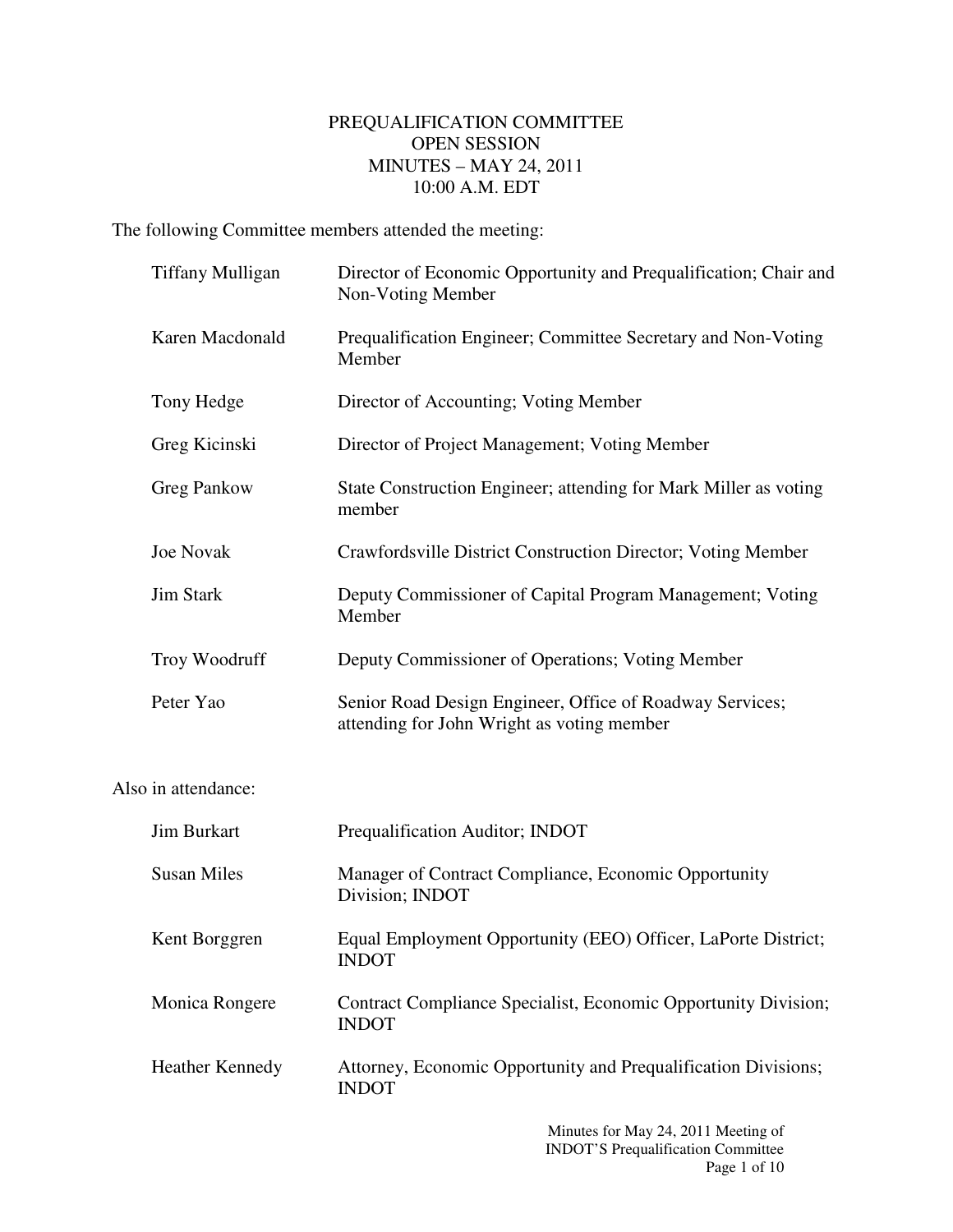| Jennifer Jansen    | Attorney, Legal Division; INDOT                                                |
|--------------------|--------------------------------------------------------------------------------|
| <b>Joy Koester</b> | Manager of Fiscal Analysis and Reporting, Accounting Division;<br><b>INDOT</b> |
| Danny Williams     | Accounts Receivable Supervisor, Accounting Division; INDOT                     |
| <b>Bill Isom</b>   | Jack Isom Construction Co.                                                     |
| Ethan Tan          | Jack Isom Construction Co.                                                     |
| <b>Tom Pastore</b> | Attorney representing Jack Isom Construction Co.                               |
| Paul Berebitsky    | Indiana Construction Association (ICA)                                         |

\*\*\*\*

The Committee reviewed the following agenda items:

- 1. Adoption of March 22, 2011 meeting minutes
- 2. Jack Isom Construction Co.
	- a. Consideration of Prequalification Application
	- b. Prevailing Wage and Fringe Rate Compliance on Contracts B-31463 and R-27986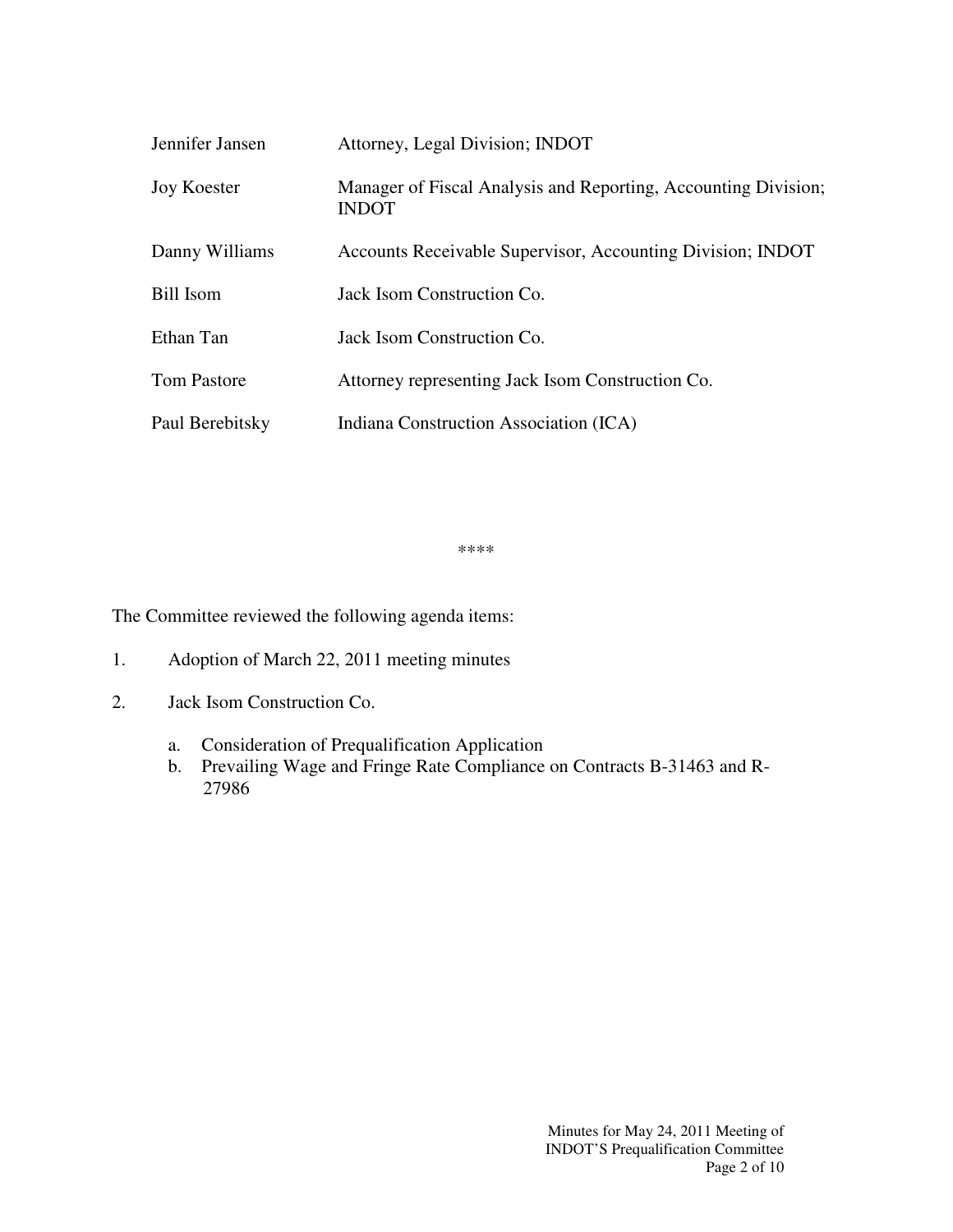## PREQUALIFICATION COMMITTEE MEETING OPEN SESSION MAY 24, 2011

 Ms. Mulligan, Committee Chair, called the meeting to order at 10:02 a.m. EDT. All Committee members were present, with the exception of John Wright and Mark Miller. Mr. Peter Yao attended for Mr. Wright. Mr. Greg Pankow attended for Mr. Miller.

Ms. Mulligan asked that everyone sign the sign-in sheet that is circulating. She facilitated introductions of all individuals attending the meeting. At this time, Ms. Jansen was not present at the meeting.

 Ms. Mulligan explained the Committee meeting procedures: a representative from INDOT presents the issue first, the contractor is allowed to respond, then Committee members and the audience may ask questions.

## 1. Adoption of March 22, 2011 Meeting Minutes

 Ms. Mulligan called for consideration of the meeting minutes from the March 22, 2011 meeting. She stated there is a typographical error on page 2. The heading below the agenda items should reference March 22, 2011 and not March 3, 2011.

 Mr. Hedge moved to adopt the meeting minutes from the March 22, 2011 meeting with the typographical error corrected. Mr. Pankow seconded the motion. All members voted in favor. Ms. Mulligan stated the minutes would be posted on the website within a few days.

2. Jack Isom Construction Co.

- c. Consideration of Prequalification Application
- d. Prevailing Wage and Fringe Rate Compliance on Contracts B-31463 and R-27986

Ms. Mulligan introduced this item regarding Jack Isom Construction Co. (Isom). She stated that an executive session of the Prequalification Committee was held yesterday, and the only information discussed was Isom's financial information. The Committee may consider items that are classified as confidential under state or federal statute during an executive session.

Ms. Mulligan stated that Mr. Hedge had submitted a statement to her indicating that he has not been personally or substantially involved in these issues. Ms. Mulligan read the statement, which stated that Mr. Hedge has not had direct involvement with the Accounting actions associated with this matter. Although Mr. Hedge's signature appears on certain correspondence and documentation relevant to this matter, as the Director of Accounting, Mr. Hedge's name and/or signature is computer generated on such documents as a matter of routine business.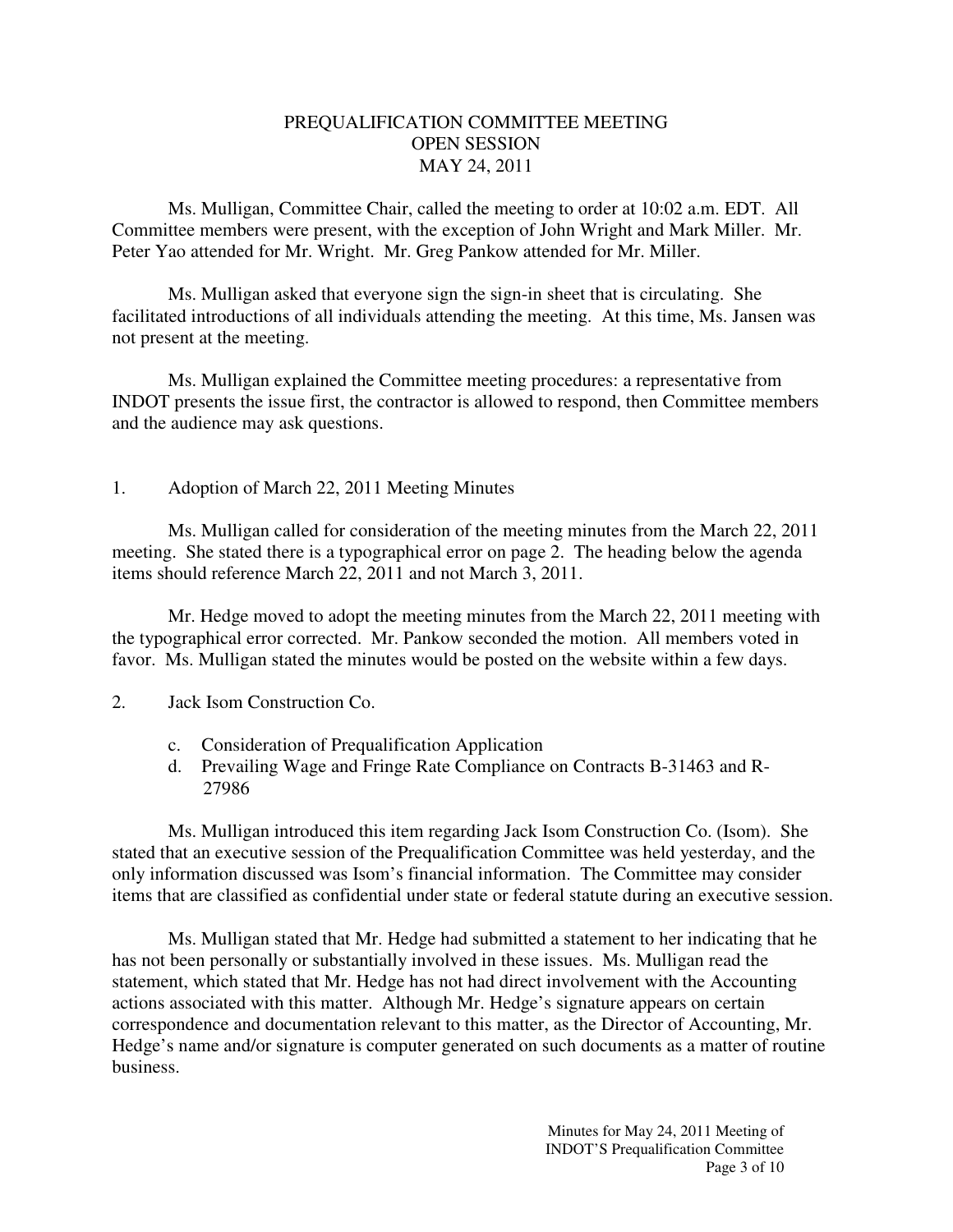Ms. Mulligan stated that as Committee chair, she does not vote unless there is a tie. She stated that because she is the Director of the Economic Opportunity Division, and she has been involved with the prevailing wage and fringe rate compliance issue, she will recuse herself from voting if there is a tie.

Ms. Mulligan stated that the consideration of Isom today is different from other more recent meetings because the Prequalification Division brought the pending prequalification application to the Committee for consideration because of issues that were brought to light. Usually it is another owner office that submits the issue for consideration by the Committee on a currently prequalified contractor.

Ms. Mulligan introduced Ms. Susan Miles, Manager of Contract Compliance, Economic Opportunity Division (EOD), and Mr. Kent Borggren, LaPorte District Equal Employment Opportunity (EEO) Officer.

Mr. Borggren stated that his initial involvement with the issue on contract B-31463 was due to a Freedom of Information request received on March 23, 2011. The request was for certified payrolls for the prime contractor and subcontractors on the contract. In addition to receiving the certified payrolls, he also received the weekly sign and barricade reports for the contract. Mr. Borggren stated that he believed the sign and barricade reports were prepared by Traffic Control Specialists, a subcontractor on the project. There were no certified payrolls for Traffic Control Specialists. He contacted Traffic Control Specialists and asked for certified payrolls.

Mr. Borggren stated he reviewed Isom's certified payrolls and did not see classifications, such as operators or ironworkers. He also found that the Statement of Compliance form (WH-348) did not indicate where the fringe benefits were being paid. He sent an email to Isom and asked about these issues. He stated he also asked about who is filling out the weekly sign and barricade reports because there were missing certified payrolls for Traffic Control Specialists.

Mr. Borggren stated that at a progress meeting for contract B-31463 on April 4, 2011, he asked Isom about the weekly sign and barricade reports and where the fringes benefits were being paid. He also pointed out to Isom that they need to track hours and pay employees under the correct classifications.

Mr. Borggren referred to correspondence on other dates, which is summarized below:

- April 7, 2011 Mr. Borggren received an email from Isom stating benefits are paid into a fund at First Merchants Trust Company. The statement shows no deposits were made for the fourth quarter of 2010.
- April 8, 2011 Mr. Borggren sent an email to Isom requesting documentation of fringe benefits paid for each employee.
- April 14, 2011 Mr. Borggren sent a certified letter to Isom. Again he requested documentation of fringe benefits paid for each employee. He reminded Isom that per FHWA-1273, which is incorporated into the contract, fringe benefits can be paid weekly, but not less than quarterly.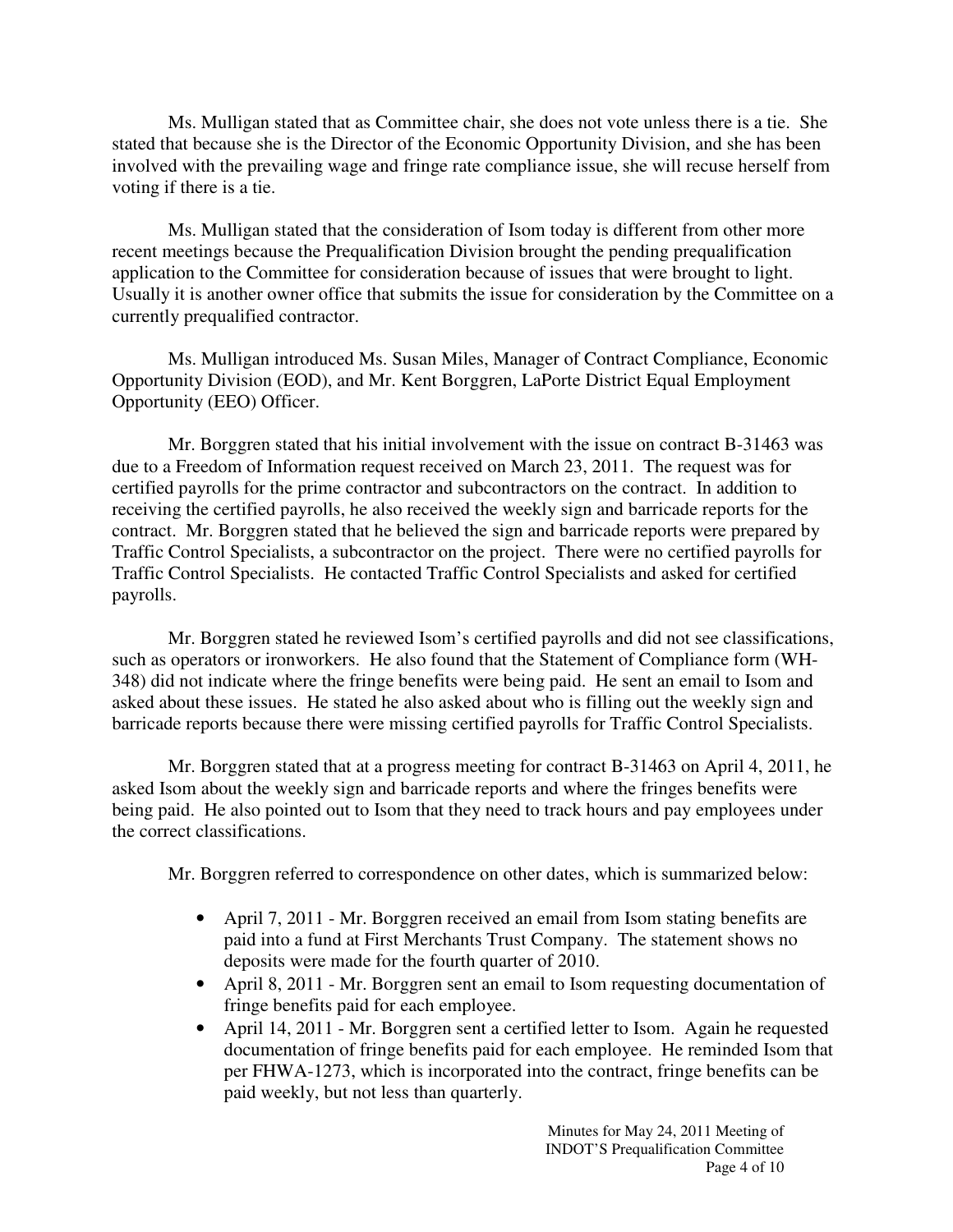- April 20, 2011 Mr. Borggren sent an email to Isom asking Isom submit the requested information by April 29, 2011.
- April 27, 2011 Mr. Borggren learned that Isom has not submitted certified payrolls since March 19, 2011 and had not submitted weekly sign and barricade reports since April 4, 2011. Mr. Jeff Million, Project Supervisor for DLZ, told Mr. Borggren that he would not do progress estimates for Isom until he receives the missing paperwork.
- April 28, 2011 Mr. Borggren learned that Mr. Million received the missing certified payrolls from Isom. Those payrolls did indicate that the fringe benefits were being paid into the approved fund.
- April 29, 2011 Mr. Borggren received a letter from Isom with a summary annual report on the Isom Money Purchase Plan. The report did not indicate any deposits for calendar year 2010 or the first quarter of 2011.

Mr. Borggren stated that he still has not received the breakdown of payments made for each employee. Mr. Borggren stated that he calculated the fringe benefits and came up with \$27,506.35 owed on contract B-31463 and \$37,209.42 owed on contract R-27986.

Mr. Bill Isom, President of Jack Isom Construction Co., stated he has submitted payrolls every week the same way for years to the Crawfordsville and LaPorte Districts and has not been questioned in the past.

Mr. Tom Pastore, attorney for Isom, stated that the current plan allows Isom to make deposits every six month. Isom is actually current under the plan he has in place. Isom was audited by the Department of Labor, and they have approved his plan.

Mr. Isom stated that union representatives came into his field office and were let in by Mr. Million. Mr. Isom stated that they are not supposed to enter the field office.

Mr. Isom stated that his cousin works for him and is paid two days as an operator and three days as a laborer. He said he does not use ironworkers.

Mr. Pastore asked if the Committee is concerned with Isom not following procedure or more concerned with the fringes not being paid. He said that the fringes have been paid.

Ms. Mulligan asked if Mr. Pastore stated that Isom only pays fringes every six months.

Mr. Pastore stated Isom pays fringes every six months, and this is shown on their corporate tax returns. Now Isom is paying fringes quarterly because Isom is now a union contractor.

Ms. Isom stated that he brought tax returns from 2006 and forward.

Mr. Pankow stated that the sign and barricade reports need to be submitted weekly and are supposed to be reviewed by a traffic control specialist.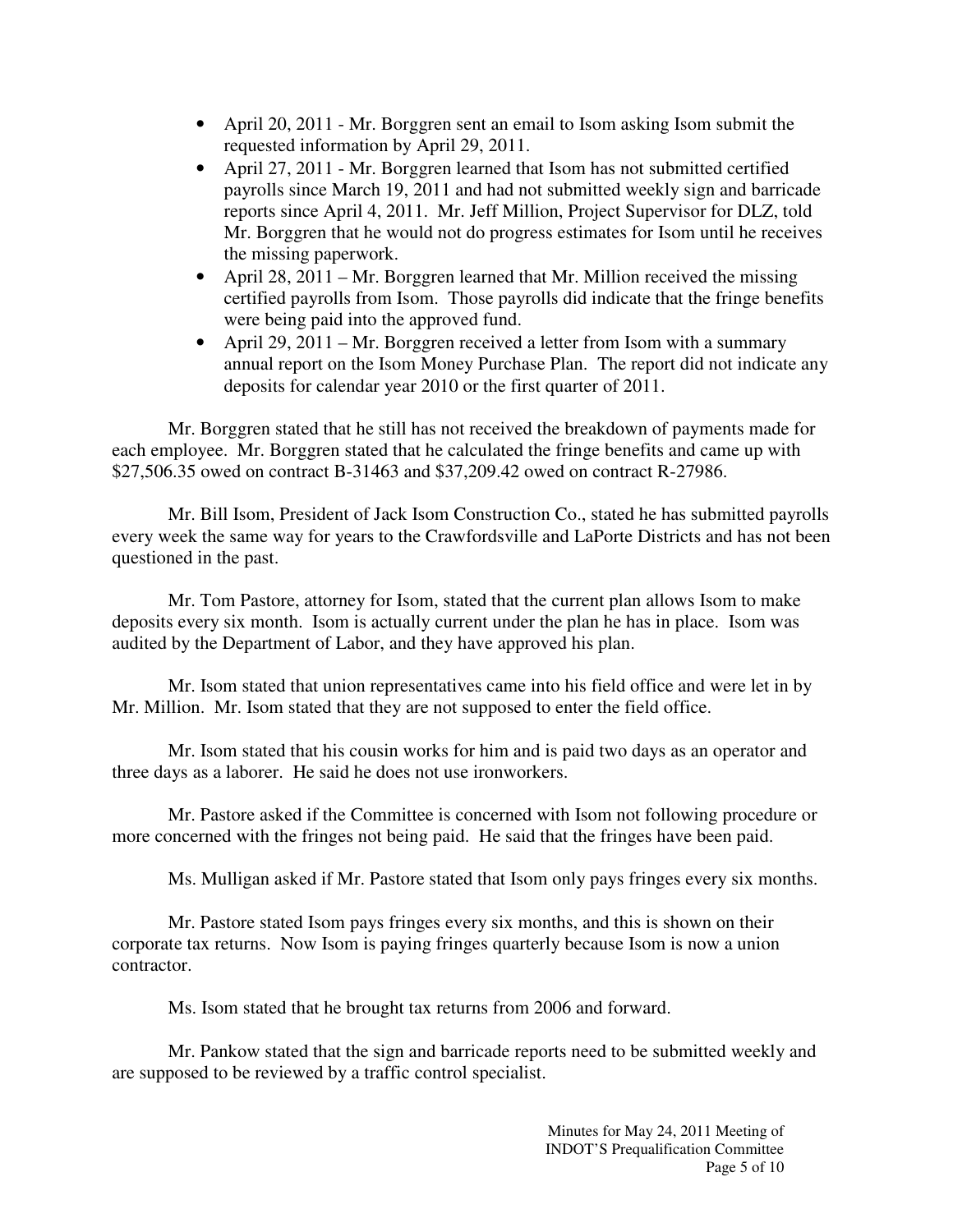Mr. Isom stated that Isom's superintendent did weekly checks, Isom sent the report to Traffic Control Specialists, and Barry Triska reviewed the reports. The report has to be approved by a certified work zone traffic control specialist.

Mr. Borggren stated that Traffic Control Specialists indicated they did not fill out or review the reports on the project in question. Mr. Borggren stated Traffic Control Specialists are filling out and signing the reports now on a bridge project.

Ms. Mulligan asked if there were any additional comments regarding wage and fringe rate compliance. Hearing none, she asked Mr. Danny Williams to provide information to the Committee.

Mr. Danny Williams, INDOT Accounts Receivable Supervisor, reported on overpayments INDOT made on two contracts. INDOT sent an invoice to Isom on October 21, 2009 in the amount of \$21,314.98 for overpayment made by INDOT on contract B-27216. After the initial invoice was sent, several dunning notices went out. Mary Ella Brickey from Isom contacted INDOT and said Isom would make a payment by mid-May, but INDOT did not receive the payment. Mr. Williams stated that payments should have been made quarterly. Ms. Brickey called in September 2010 and asked if Isom could make \$5000 payments each month. INDOT did not receive those payments.

Mr. Williams stated that INDOT overpaid Isom on a second contract, R-29034, and INDOT sent an invoice to Isom on September 30, 2010 for \$9,391.08. INDOT sent several dunning notices and combined both contract overpayments on these notices. The total amount due on both projects is \$30,706.06. The matter was referred to the Indiana Attorney General's (AG) office. Isom has signed a promissory note to make payments to the AG's office.

 Mr. Pastore stated that they did not realize the issue with the overpayments was going to be brought up today, and he was not prepared to discuss it. Isom does not agree with the overpayments. Isom was expecting a letter from INDOT pointing out what needed to be paid.

 Ms. Mulligan stated that the Construction Management Division brought the overpayment issue up to the Prequalification Division. We then asked the Accounting Division to provide the back-up information on the overpayment issue.

 Ms. Mulligan pointed out the pending prequalification worksheet in the members' packets shows what Isom's prequalification capacity would be if the Committee recommends no reductions be taken.

Mr. Hedge asked if Isom was not aware of the accounting issue when they applied for prequalification.

Mr. Stark asked that even though Mr. Isom stated they are not prepared to discuss this issue, the Committee can still consider it and ask questions.

Mr. Pastore stated that Isom is aware of the overpayments.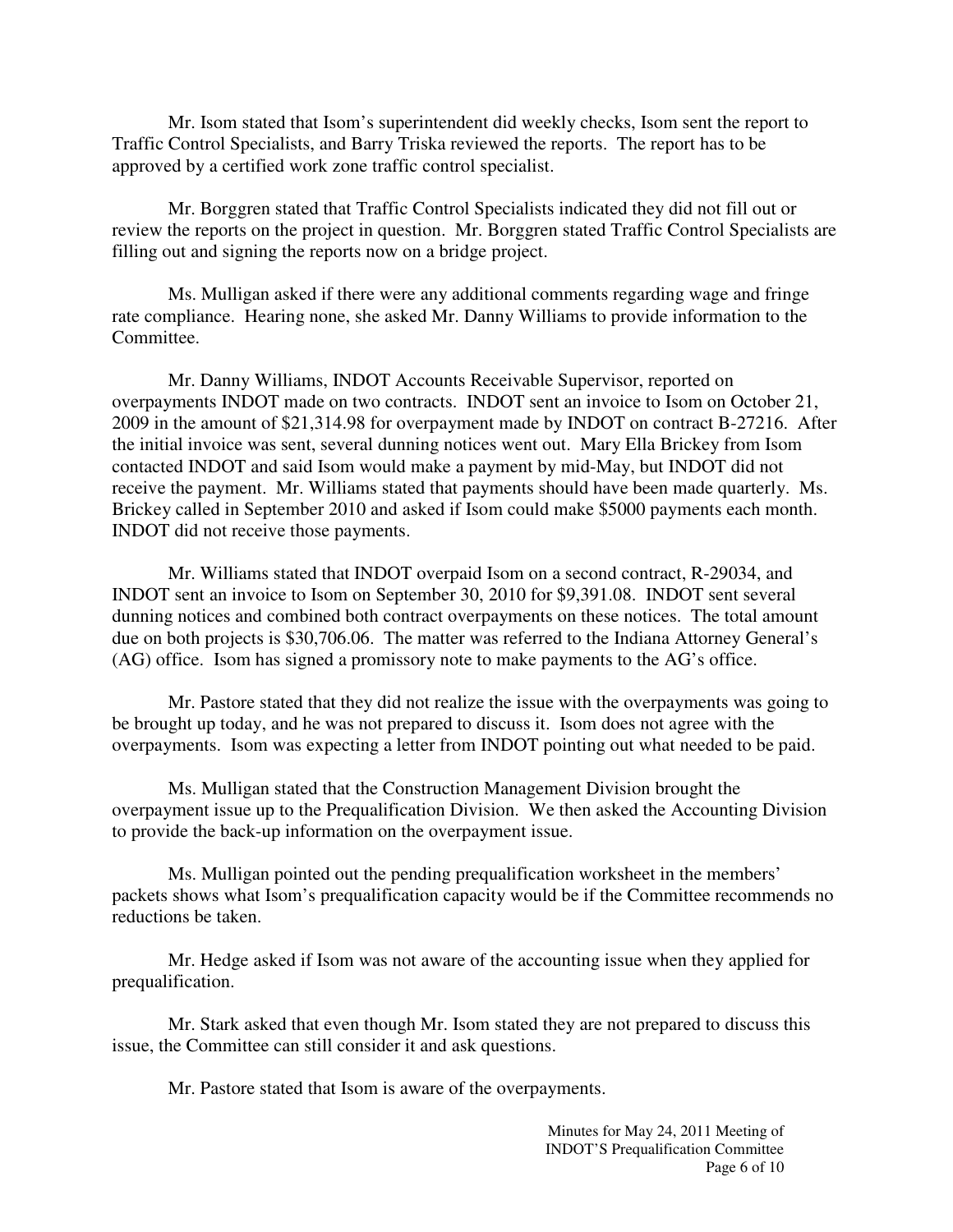Mr. Hedge asked if the amount owed to INDOT is included in Isom's prequalification application.

Mr. Isom replied that the information was provided to his accountant.

Ms. Mulligan asked if it is included in the liabilities listed in the application.

Mr. Isom stated it is.

Mr. Pastore asked if the Committee is considering the On-the-Job (OJT) training program issue that brought Isom to the Committee last year. (It was included in the members' packets.) Mr. Pastore stated that Isom continued in the program, but Isom may have been some hours short.

Ms. Mulligan stated the Committee can consider previous issues regarding a contractor's performance, and we commonly include information in the Committee members' packets on previous issues brought before the Committee involving the contractor.

Ms. Miles reported that Isom's OJT goal was 992 hours, and Isom met 854.5 hours. Isom submitted its OJT reports on time.

Mr. Woodruff asked Mr. Borggren if he is aware of the fringe benefits being paid and if Isom is now in compliance.

Mr. Borggren stated that he does not have reports showing what was paid per employee so he cannot check the wage rates and fringes by employee.

Mr. Isom stated that he has census forms showing the hours per employee. Those forms are used for their tax returns.

Mr. Kicinski asked if Isom tracks how much is being paid per employee throughout the year.

Mr. Borggren stated the information he received showed the total submitted to the plan, and it was not broken down by employee.

Ms. Mulligan asked what type of information other contractors provide.

Mr. Borggren stated that union contractors provide information weekly, and fringes are paid to the union.

Mr. Isom stated that with the OJT issue last year, Isom provided the reports to the project superintendents and should have been submitting the information to the EEO officers. Mr. Isom again stated that he has been providing certified payrolls the same way for years with the fringe payments listed as blank.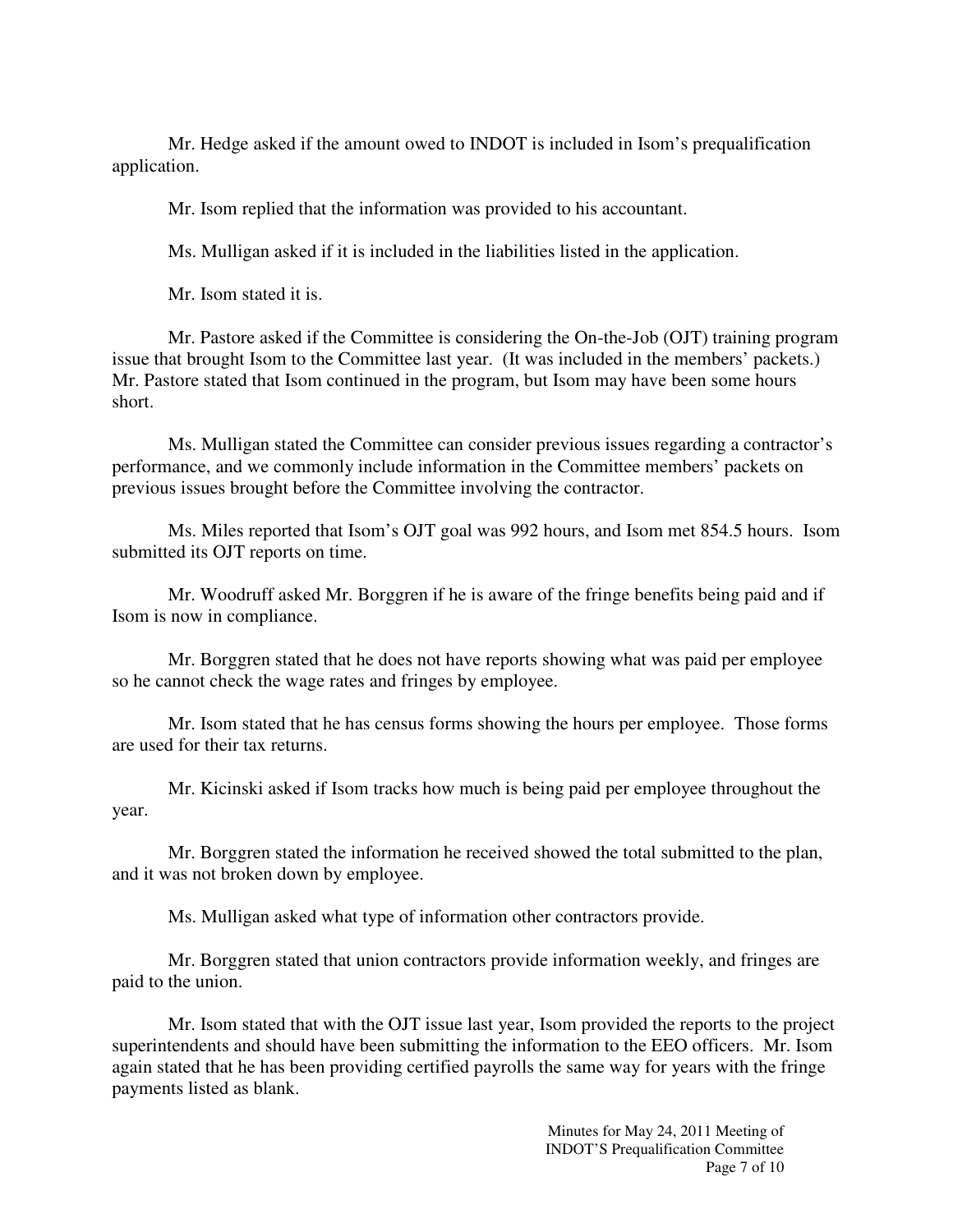Ms. Mulligan stated that the fringe benefit issue should not be a surprise to Isom because they have been asked to provide the information on several occasions.

Mr. Woodruff asked if INDOT renews prequalification applications when the contractor owes INDOT money.

Ms Macdonald stated that Mr. Mark Miller is checking that now. As Prequalification Engineer, Ms. Macdonald signs the Certificate of Qualification, and Mark Miller signs the certificate for the Commissioner.

Ms. Mulligan stated that under INDOT's prequalification rules in the Indiana Administrative Code, the Committee can take into consideration the financial condition of the contractor.

Ms. Mulligan stated that whatever the Committee decides today will be a recommendation to the Commissioner. Isom submitted their application in time to bid on the May 11, 2011 letting. In the letter asking Isom to attend this meeting, we notified Isom that they would be allowed to bid on the letting, but INDOT would not award any contracts to Isom until Isom is prequalified.

Mr. Pastore stated that the issue with the overpayment is being taken care of with the payment plan. Mr. Isom wants to be prequalified. Mr. Pastore suggested that the only remaining issue is payment of the fringe benefits. He stated that since Isom is now in the union, the issue will resolve itself.

Mr. Stark stated that being in the union does not mean Isom will be following procedure and making the deposits.

Mr. Isom stated that the certified payrolls do not ask for the fringe rates. He stated the only thing he did wrong was not having the fringes checked on the paperwork.

Mr. Borggren stated that INDOT can request the information at any time to find out what a contractor is paying its employees in wages and fringes. Because it was not on the paperwork, he asked for all certified payrolls for both projects and asked what wages and fringes Isom was paying for each employee.

Mr. Hedge asked how long Isom has done work with INDOT.

Mr. Isom stated their first contract was in 1979.

Mr. Hedge stated that it was mentioned earlier that Isom did not agree with the overpayment.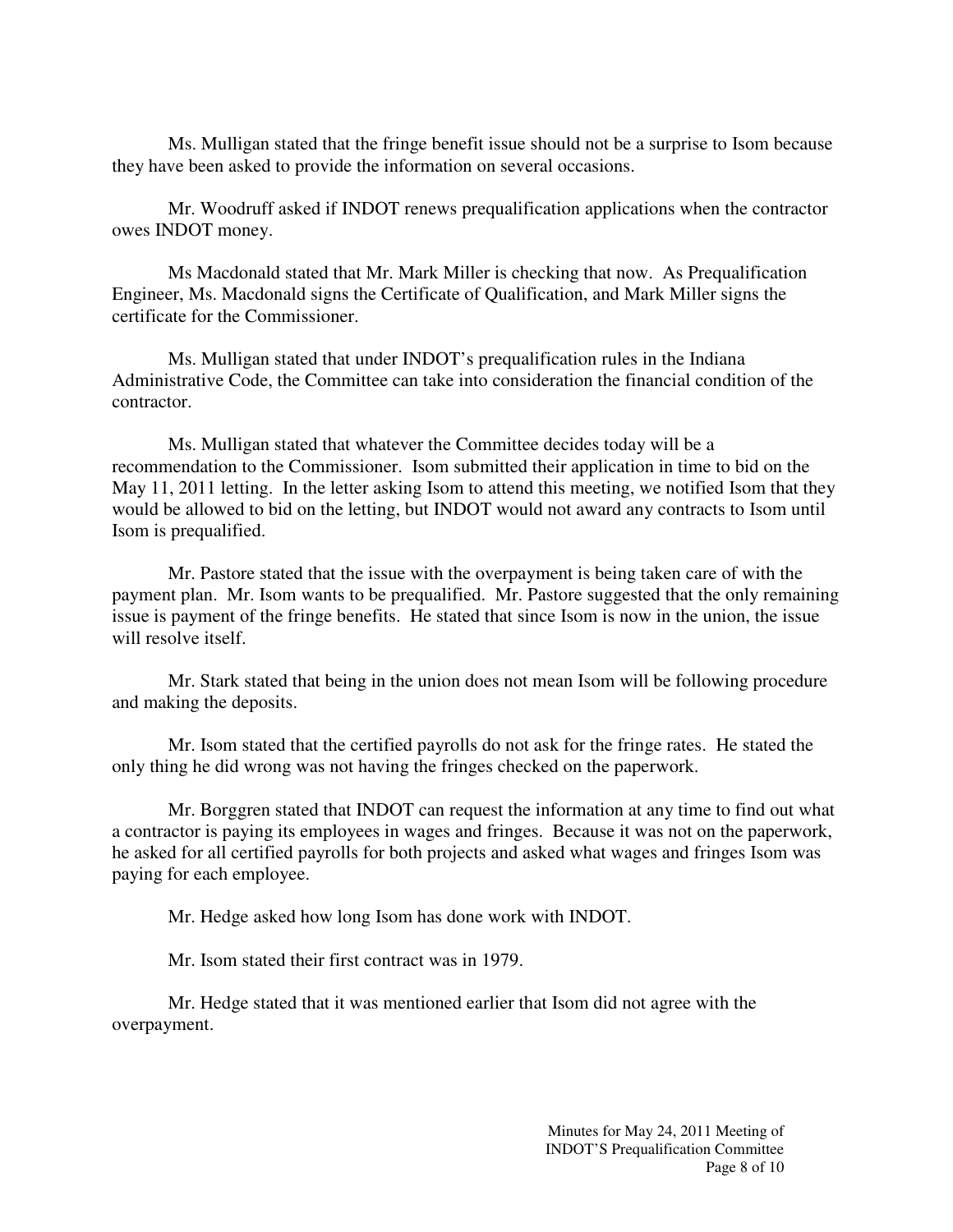Mr. Pastore stated that he may have misspoken earlier. He stated he briefly asked Mr. Isom about this at the start of the meeting because they were not aware this issue was to be discussed today.

Mr. Hedge stated that with progress payments at the end of the contract, we may owe a big payment or the contractor may have been overpaid. Mr. Hedge stated he did not understand why an overpayment would not been sent back immediately. INDOT sent several letters and dunning notices.

Mr. Woodruff asked how long the prequalification application can be left pending.

Ms. Mulligan stated the rules require we act on an application within 30 days.

Mr. Woodruff stated that bringing Isom to the Committee meets the 30 day deadline.

Mr. Borggren asked if Isom makes deposits to the fund yearly or semi-annually as mentioned earlier.

Mr. Isom stated that he makes deposits throughout the year, but the money is not transferred to the accounts until September each year. It is a Money Purchase Plan; an IMM account.

Mr. Borggren stated he needs to see the information broken down by employee and by contract or pay period. He stated he can use the certified payrolls to determine what was paid per contract.

Mr. Woodruff asked if Isom's prequalification application is not acted upon today, what would happen with the contract from the May 11, 2011 letting.

Ms. Mulligan stated the Commissioner may choose to reject the bid and let it to the second low bidder or relet the contract.

Mr. Woodruff asked how long a contract can wait to be approved.

Mr. Pankow replied 60 days.

Mr. Pastore asked if the Committee would consider a probationary prequalification.

Ms. Mulligan replied that we have done that in a way here by allowing Isom to bid with the application still pending.

Mr. Woodruff stated that we may want to not take action today and ask Isom back in 30 days.

Mr. Stark moved to not take action and ask Isom back in 30 days and that Isom should put together a checklist of INDOT requirements.